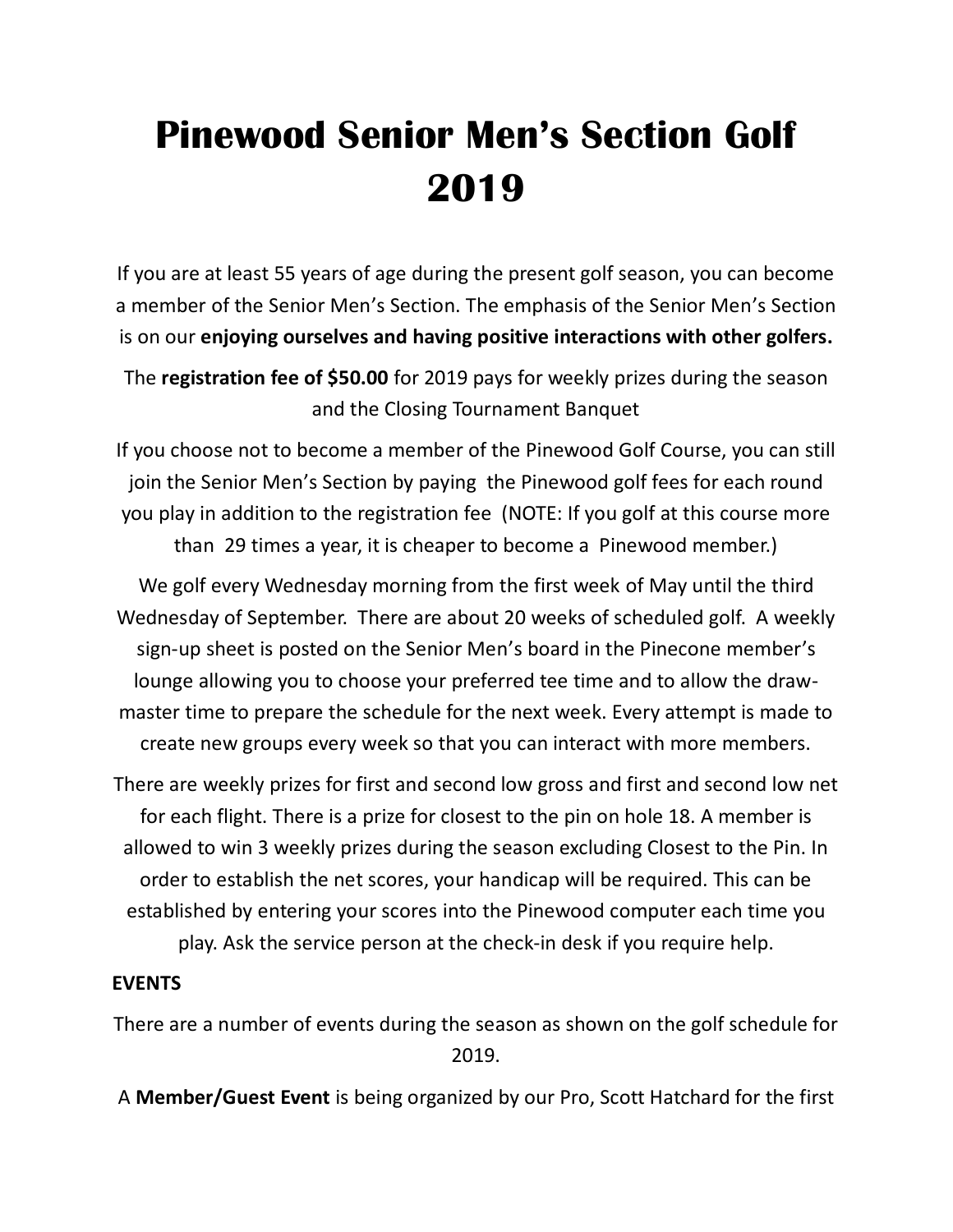Wednesday in June. This will be an opportunity for each member to bring a guest to experience how the Men's Section operates. Guest's will be charged \$30 for the golf and luncheon and Members will be charged \$10 for lunch to be held in the Pinecone Room.

A **4-man Best Ball Scramble** is held on the first Wednesday of each month starting in July, with an 8:00 AM shotgun start. Each "team" is given an assigned hole for the shot-gun start. There is a \$10 charge applied at that time if you wish to partake of a luncheon and social to follow the round in the Pinecone room. Everyone is encouraged to stay for lunch.

A **3--Club Contest:** One week during the season, we golf using only 3 clubs. The putter is considered a club. There are no prizes for this round.

The **Section Championship** for **The Bob Barton Memorial Trop**hy.

The **Closing Event** playing for **The Jack Simpson Memorial Trophy.**

### **End page one**

#### The **Bob Barton Memorial Championship:**

This is a 2 eek event. The qualifying round is on the second Wednesday of August. The championship (8:00 am shotgun start) is the 3rd Wednesday of August.

There is a championship flight and several additional flights of 4-8 players per flight based on the net scores in the qualifying round. There are 3 prizes per flight based on the total score of the 2 rounds. The championship round is followed by a buffet meal in the Ramada Founders Room where prizes are awarded. Interested members pay a fee which covers the cost of the meal.

Below is the 2018 Bob Barton Champion, James Atkins with President Bob Lewis and Pinewood Pro, Scott Hatchard.

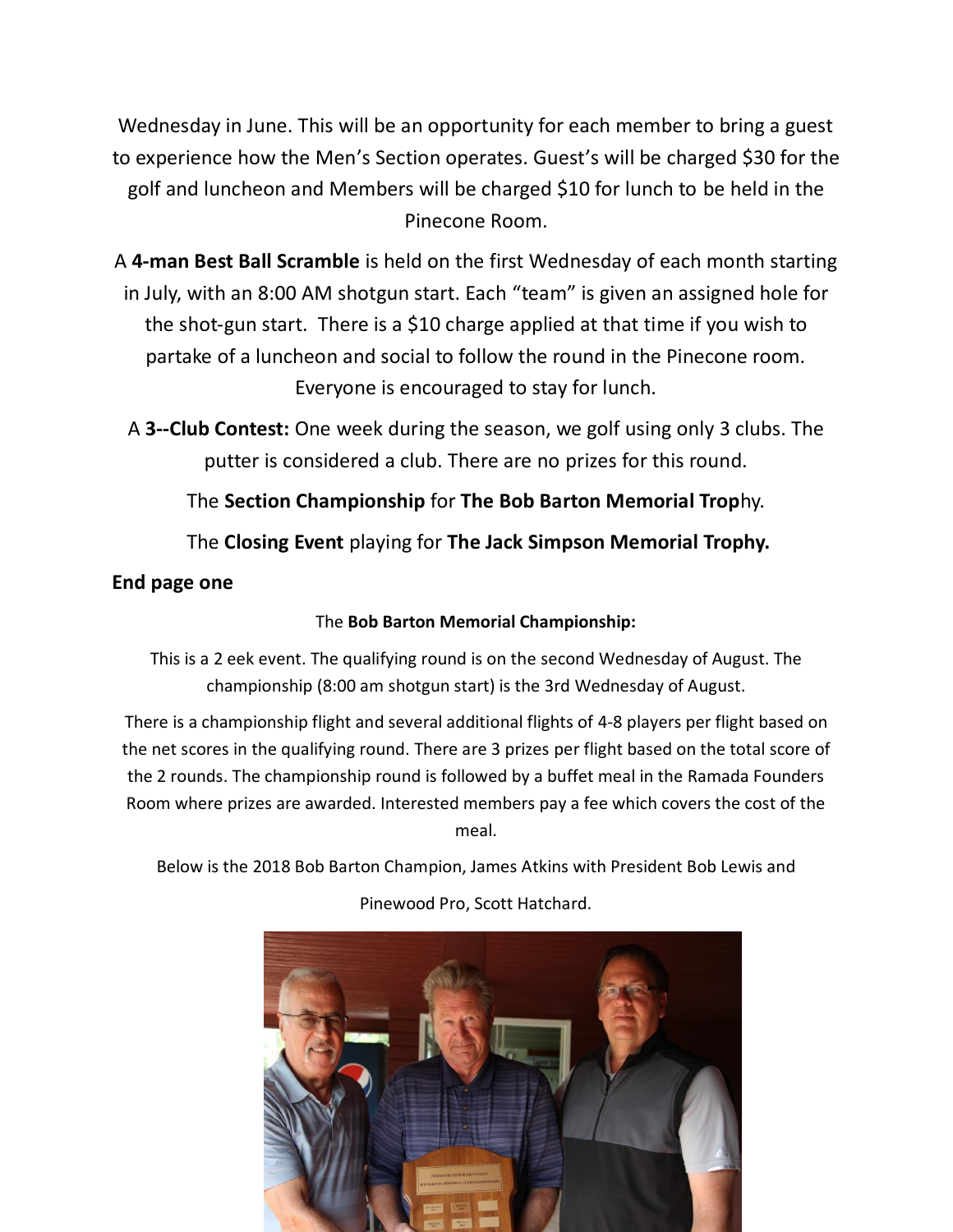#### **Closing Event: Playing for The Jack Simpson Memorial Trophy**

On the third Wednesday of September, the Season Closing round starts with an 8:00 AM shotgun followed by a buffet meal in the Ramada Founders Room. This meal is paid for in your initial fee of \$50.

In order to show our appreciation for their contributions, our sponsors are invited to this event.

During the year, we have met a great bunch of men and enjoyed many rounds of golf.

Jack Simpson, at the young age of 96, walked the course and enjoyed his golf. In his honour, Jack's family has donated a plaque and a prize for the winner of this event. This is our 2018 Jack Simpson Trophy winner, Carmen Perotta.

Our sponsors provide prizes for the best net scores.

Following the meal, a short business meeting takes place where elections for the executive take place and reports are presented to the members.



**End Page 2**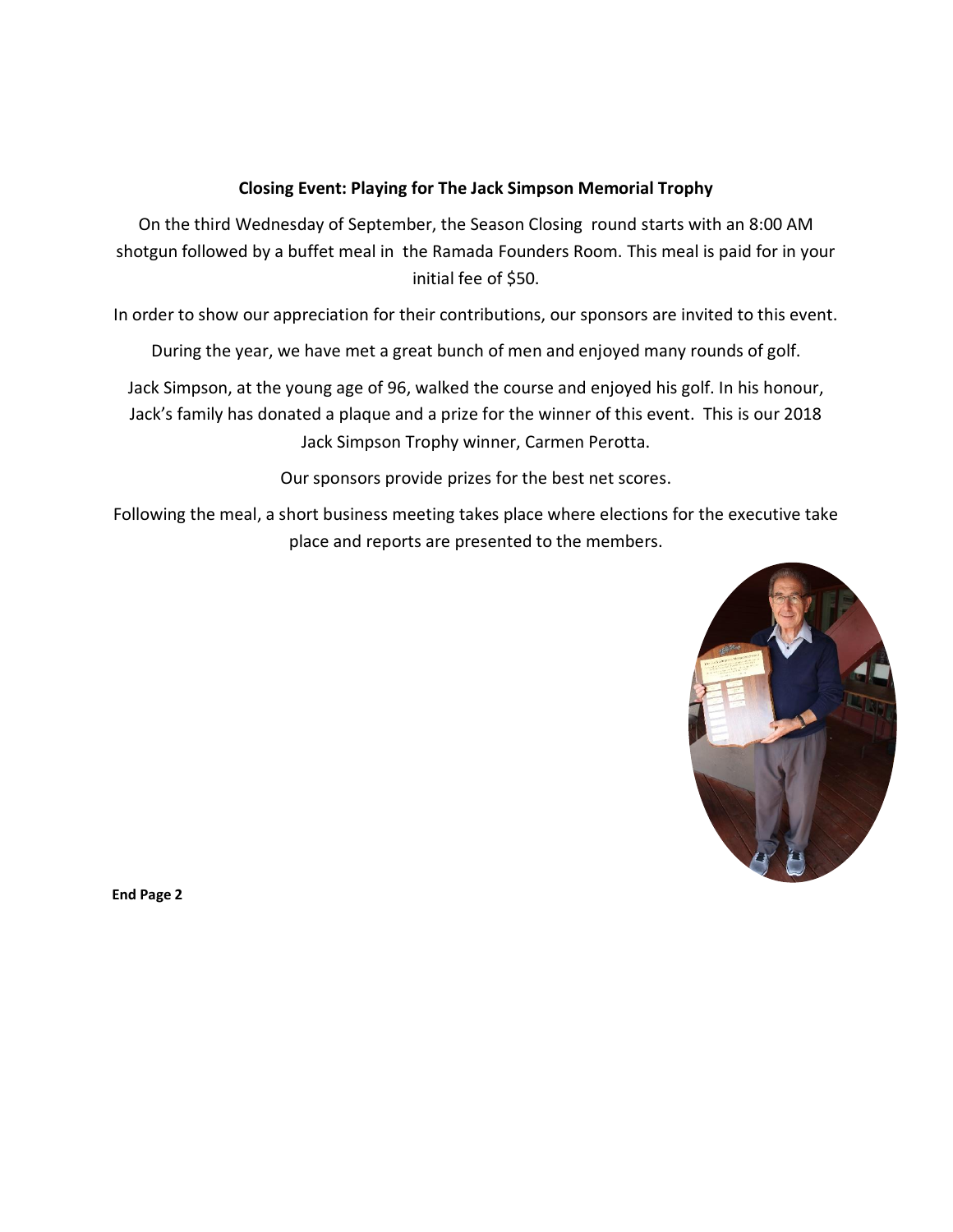## **2019 Senior Men's Golf Schedule**

| April 24         | 9 am -11 am | <b>Registration at Pinecone Member's Lounge</b> |
|------------------|-------------|-------------------------------------------------|
| May 1            | $8:00$ am   |                                                 |
| May 8            | $8:00$ am   |                                                 |
| <b>May 15</b>    | $7:30$ am   |                                                 |
| <b>May 22</b>    | $7:30$ am   |                                                 |
| <b>May 29</b>    | $7:30$ am   |                                                 |
| June 5           | $8:00$ am   | <b>MEMBER/GUEST event (#)</b>                   |
| June 12          | $7:00$ am   |                                                 |
| June 19          | $7:00$ am   |                                                 |
| June 26          | $7:00$ am   |                                                 |
| July 3           | $8:00$ am   | Scramble (#1)                                   |
| July 10          | $7:00$ am   |                                                 |
| July 17          | $7:00$ am   | 3-club event                                    |
| July 24          | $7:00$ am   |                                                 |
| July 31          | 7:00 am     |                                                 |
| <b>August 7</b>  | $8:00$ am   | Scramble (#2)                                   |
| <b>August 14</b> | $7:00$ am   | <b>Qualify for Club Championship</b>            |
| <b>August 21</b> | $8:00$ am   | <b>Club Championship Round **</b>               |
| <b>August 28</b> | $7:00$ am   |                                                 |
| September 4      | $8:00$ am   | Scramble (#3)                                   |
| September 11     | $8:00$ am   |                                                 |
| September 18     | $8:00$ am   | <b>Closing Tournament **</b>                    |
|                  |             |                                                 |

**# lunch in Pinecone Room \*\* luncheon buffet in Founders Room**

#### **WATCH THIS SPACE FOR SPECIAL ANNOUNCEMENTS**

**(End page 3)**